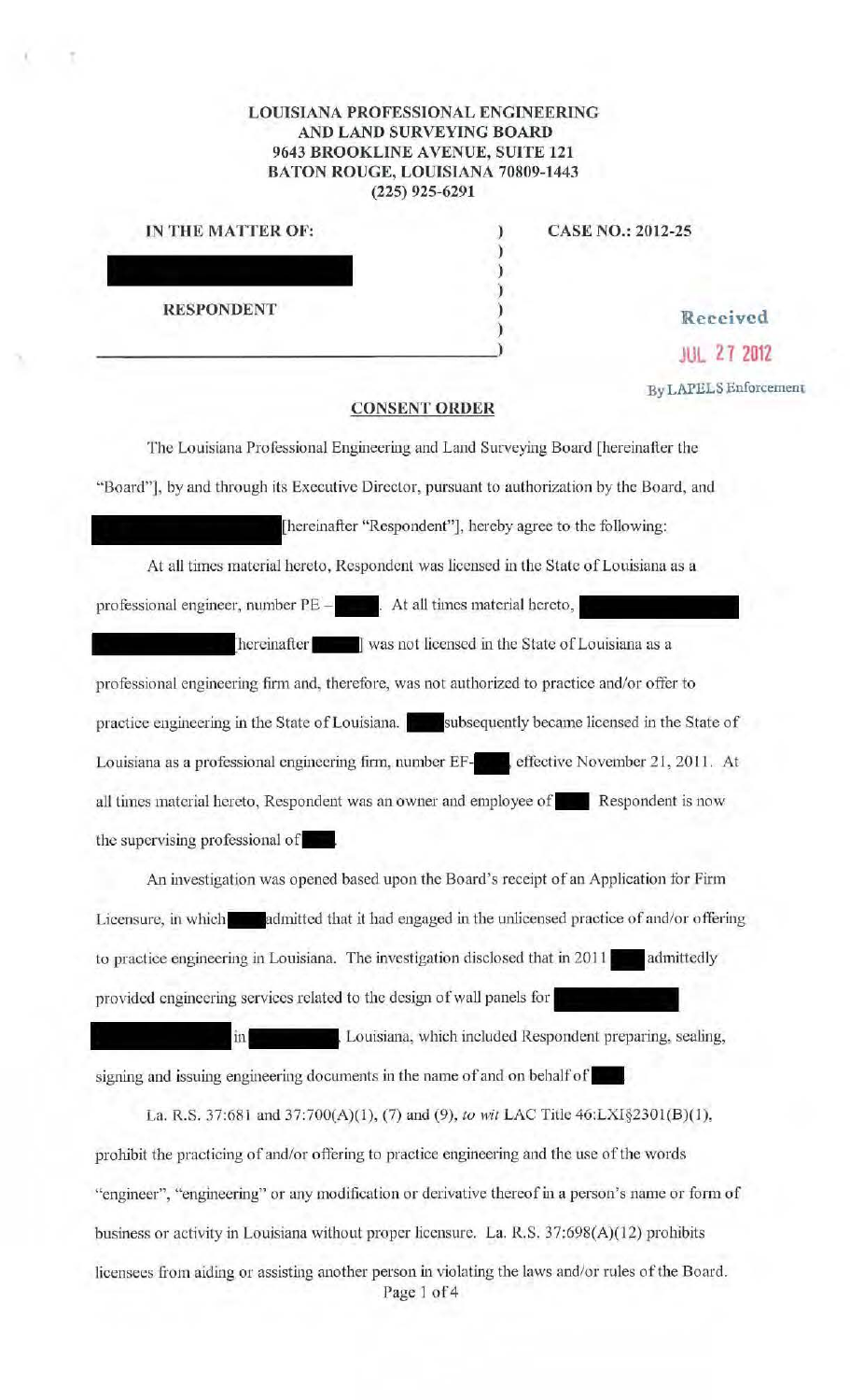La. R.S. 37:698(H) permits the Board to take disciplinary action against persons who violate La. R.S. 37:698(A)(12), upon a finding of guilt following the preferral of charges, notice and hearing and a majority vote of its entire membership authorized to participate in the proceeding. La. R.S. 37:681, La. R.S. 37:698(A)(l2) and (H), La. R.S. 37:700(A)(l), (7) and (9) and LAC Title 46:LXI§2301(B)(1) were in effect at all times material hereto.

It is undisputed that (a) at all times material hereto was not licensed to practice and/or offer to practice engineering in Louisiana, (b) during 2011 practiced and/or offered to practice engineering and used the word "engineering" in its name and in conjunction with its business in Louisiana without proper licensure and (c) Respondent aided or assisted in violating the laws and/or rules of the Board.

By letter dated July 5, 2012, the Board gave notice to Respondent that it was considering the preferral of charges against Respondent on the grounds that he may have violated La. R.S. 37:698(A)(12), relative to the aiding or assisting of another person in violating the laws and/or rules of the Board.

Wishing to dispense with the need for further disciplinary action and to conclude the instant proceeding without further delay and expense, for the purpose of this proceeding only, Respondent and the Board do hereby enter into this Consent Order, in which Respondent ofhis own free will consents to the issuance of a Consent Order by the Board, wherein Respondent agrees to (a) pay a fine of two hundred fifty (\$250.00) dollars, (b) pay administrative costs of three hundred eighty-two and 05/100 (\$382.05) dollars, (c) successfully complete the Board's online Louisiana Laws and Rules Quiz, (d) successfully complete the Board's online Louisiana Professionalism and Ethics Quiz, and (e) the publishing of this Consent Order on the Board's website and a summary of this matter in the Board's official journal, the Louisiana Engineer and Surveyor Journal, without identifying Respondent by name.

Respondent admits to violations of the referenced laws and/or rules regarding the aiding or assisting of another person in violating the laws and/or rules of the Board. Respondent acknowledges awareness of said laws and/or rules and states that he will comply with all applicable laws and rules henceforth. Respondent has been advised of his right to be represented by counsel before the Board and/or to appear at any hearing personally or by counsel and present witnesses and evidence in its own behalf, and he hereby waives this right and its right to appeal;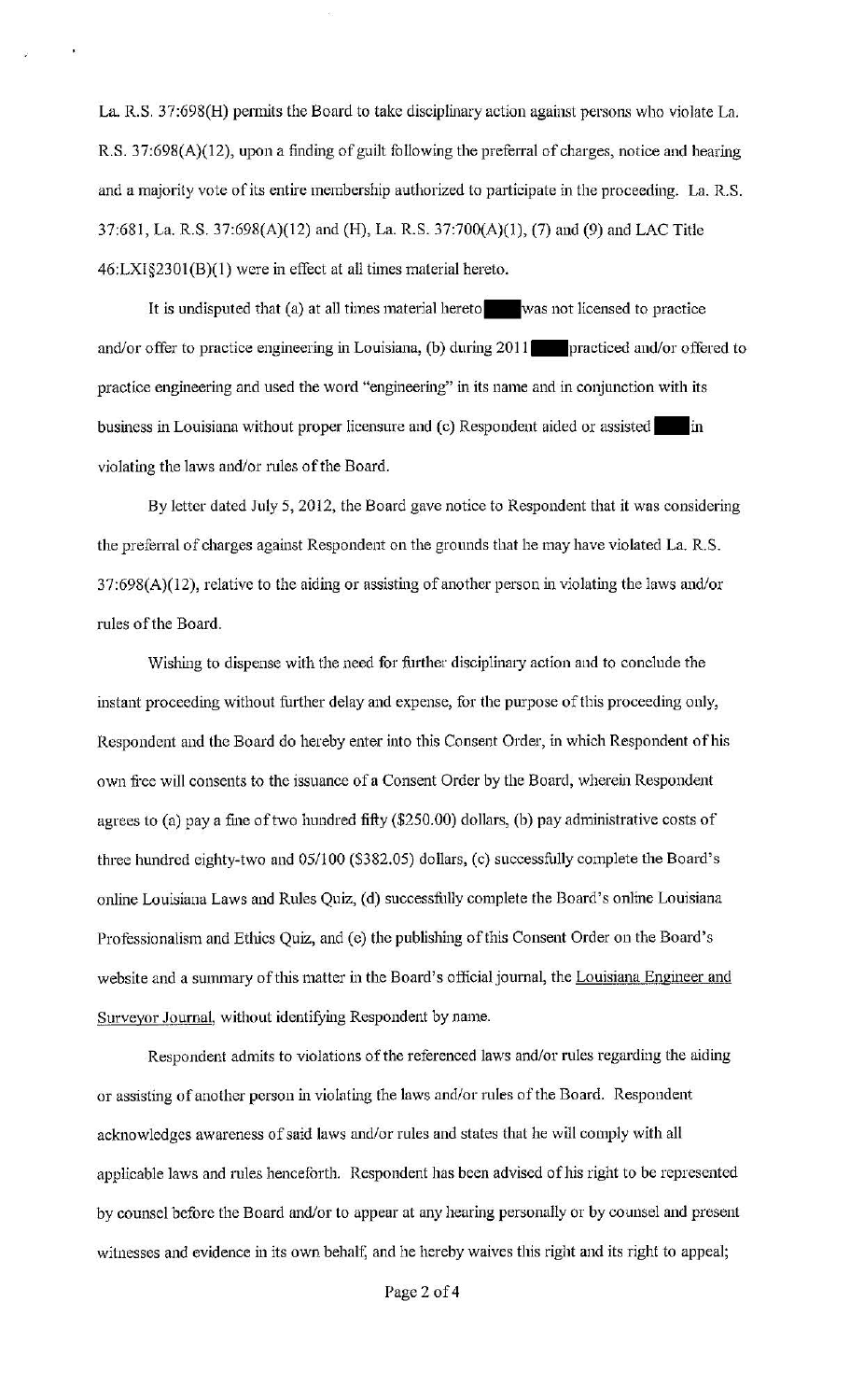and he states affirmatively that he has been afforded all administrative remedies due him under the law.

Therefore, in consideration of the foregoing and by signing this Consent Order, Respondent does hereby waive his right to a hearing before the Board, to the presenting of evidence and witnesses in his behalf, to Findings of Fact and Conclusions of Law in this case, and to judicial review of this Consent Order.

Respondent hereby represents (a) that he fully understands the meaning and intent of this Consent Order, including but not limited to its final and binding effect, (b) that he has voluntarily entered into this Consent Order and that no other promise or agreement of any kind has been made to or with him by any person whatsoever to cause the execution of this instrument and (c) that the sanctions set forth in this Consent Order do not prevent the Board from taking further disciplinary or enforcement action against Respondent on matters not specifically addressed in this Consent Order.

WHEREFORE, the Louisiana Professional Engineering and Land Surveying Board and Respondent agree that:

I. Respondent shall pay a fine of two hundred fifty (\$250.00) dollars, which shall be tendered to the Board by certified check payable to the Board, due upon the signing of this Consent Order; and

2. Respondent shall pay administrative costs of three hundred eighty-two and 05/100 (\$382.05) dollars, which shall be tendered to the Board by certified check payable to the Board, due upon the signing of this Consent Order; and

3. Respondent shall successfully complete the Board's online Louisiana Laws and Rules Quiz with a score of 90% or higher and return it to the Board within sixty (60) days of the effective date of this Consent Order; and

4. Respondent shall successfully complete the Board's online Louisiana Professionalism and Ethics Quiz with a score of 90% or higher and return it to the Board within sixty (60) days of the effective date of this Consent Order; and

5. Tllis Consent Order shall be published on the Board's website and a summary of this matter shall be printed in the official journal of the Board, the Louisiana Engineer and Surveyor Journal, without identifying Respondent by name; and